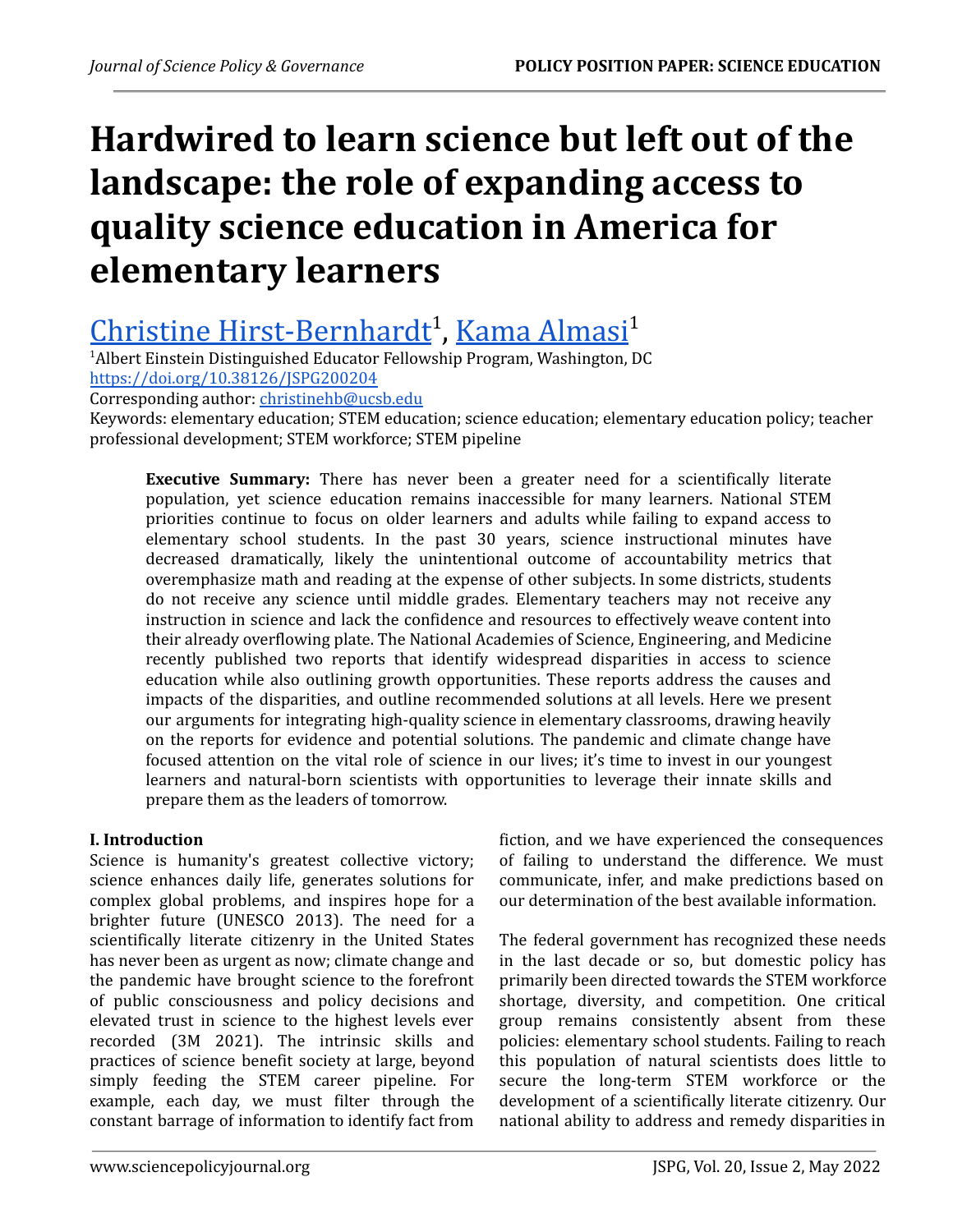access to high-quality science education will determine our future in the global economy.

In the past decade, science education in the U.S. has been reimagined with new standards, practices, and learning theories. At least forty-four states have either adopted or based science standards on the Framework for K-12 Science Education ("the Framework"; NRC 2012), from which the Next Generation Science Standards (NGSS) were designed (NGSS Lead States 2013). These infuse evidence-based explanations of phenomena and encourage experiential practice. The Framework spans all grades and makes a strong case for the importance of science in elementary grades. Thus it is surprising that, although most states have adopted the NGSS or based science standards on the Framework, the amount of time elementary students across the country are experiencing science continues to decline. In fact, the average amount of time elementary students spend on science is drastically less than the time spent on mathematics and reading (Trygstad et al. 2013; NASEM 2021a). The repeated challenge of "Science for All" has been met by disproportionate access for some and near elimination for many, as reading and math dominate the school day.

Limiting or even eliminating science for children makes no sense. Children are hardwired to do science; from birth, they observe and analyze their surroundings; they notice patterns and use reasoning to form conclusions to understand their world. Yet students are consistently denied access to science until middle school, when it may be too late to capture their interest (Gerlach 2018*)*. Curiosity and experience should be harnessed, not extinguished. For the benefit of our country, communities, and children, science education *must* be elevated to the status of reading and math in elementary school.

# **II. The state of science education in elementary schools**

# *i. Sources of inequity*

Several factors shape access to quality science and STEM education. Disproportionate funding, for one, determines access to experienced teachers, materials, and facilities. 92% of school funding stems from state and local revenue, which has heavy consequences for access to quality science education in regions of poverty (Cornman et al. 2020). In 2018, some states spent 50% more than the national average of \$14,548, while others spent 30% less. Arizona holds the title for the lowest per-pupil funding, the lowest teacher pay, and unsurprisingly, the highest rate of teacher turnover (Education Resource Strategies 2018).

Schools with a high proportion of students of color experience inequity in multiple ways; because communities of color tend to experience higher poverty rates (CR2PI 2010), schools in these communities receive less state and local funding. In addition, the educator workforce is disproportionately white, which results in students of color not having role models who encourage greater achievement (NASEM 2021a). These factors, among others, perpetuate the cycle of poverty, opportunity gaps, and lack of diversity in both the teacher workforce and in science and STEM fields.

Change the Equation (2015), a STEM education advocacy organization, found that the economic gap between schools has widened, creating greater disparities in access to high-quality experiences than ever before. School funding also depends on income and property taxes, which limit opportunities and access to quality materials. Title I is the largest K-12 federal funding program intended to mitigate these funding discrepancies. However, complicated and conflicting formulas have sent more money to wealthy districts than those most in need (Boser and Brown 2015).

Differential funding across content areas is tied to accountability systems that determine curricular priorities. National Academies cite an overemphasis on test scores and accountability measures, which leads to increased emphasis on elementary reading and math (NASEM 2021a) to the detriment of all other subjects. In fact, the Center for Education Policy reported that 71% of surveyed districts reduced instructional time in at least one content area to emphasize one of the tested subjects (Kober and Usher 2012). The evidence is clear: we must elevate science to the status of a core subject in elementary school.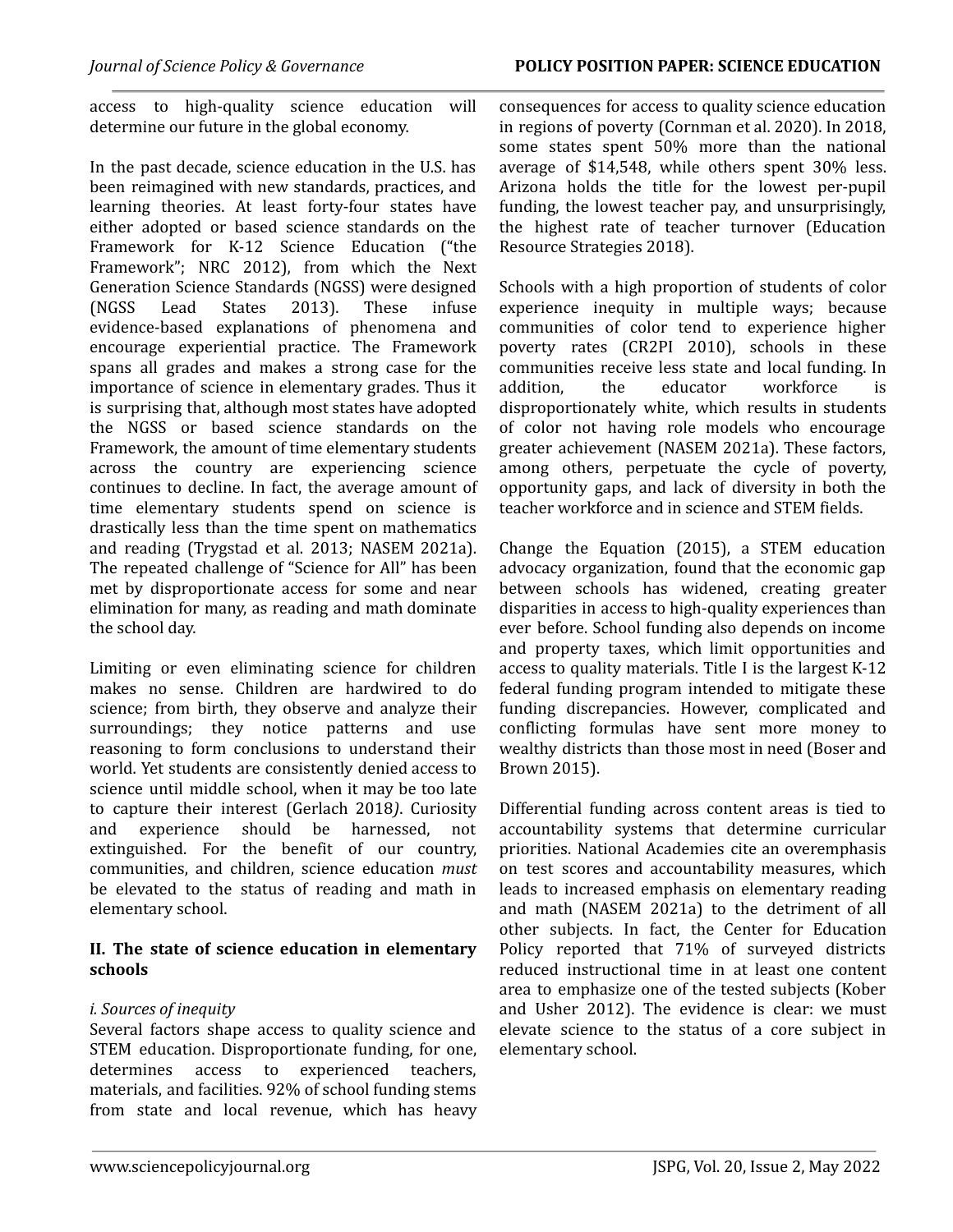#### *ii. No time for science*

Despite the growing need for a skilled STEM workforce, our youngest learners experience 40% fewer instructional minutes in science than the previous generation (NASEM 2021b). This is directly correlated to increased emphasis on math and reading, which are solely used to determine achievement in most states. The national average of instruction spent on science in elementary school is approximately 20 minutes per day, while many schools spend even less. In comparison, English Language Arts and Math receive approximately 150 minutes each day (NASEM 2021a). In some instances, testing emphasis has led to doubling the time spent on tested subjects to the exclusion of science, social studies, art, and music.

Students with special needs and language support are impacted even more, as they are often removed from the classroom for individualized programs. These pull-out times are more likely to occur during the instruction of non-tested subjects, such as science, further decreasing equitable access to science opportunities (NASEM 2021b).

The math is simple: less time devoted to science equals less access to it. This compartmentalized practice based on test scores removes the joy of learning and invokes compliance rather than critical thinking (Marco‐Bujosa et al. 2020). The *Call to Action* (NASEM 2021a) recommends "frequent, consistent and comprehensive science education for all," and the National Science Teaching Association recommends at least 60 minutes each day for classroom science, including investigation time, to put science on par with reading and mathematics (NSTA 2018). Removing access to science when interest and need are at their highest is a travesty of justice for students, our STEM workforce, and society.

#### *iii. Materials matter*

Curriculum adoption is haphazard and may not even align with state standards (Boser et al. 2015). Quality classroom materials, such as evidence-based and vetted curricula that are aligned with the three dimensions of NGSS, directly correlate with increased student achievement. Yet, no states evaluate the effectiveness of adopted curricula in improving student outcomes (Boser et al. 2015). Nineteen states require or suggest that districts adopt specific products, while others leave curriculum decisions to districts (Boser et al. 2015). Both methods are fraught with issues; state decisions are often made based on a limited quality assessment and may be dominated by political agendas; district decisions are likely to be based on cost rather than quality. The National Academies (NASEM 2021b) call on states to select high-quality materials grounded in investigation and design to support teachers in responding to students' thinking.

#### *iv. Equipped to teach, just not in science*

States and institutions determine course requirements for teacher preparation programs. A typical teaching certification program emphasizes the whole child, cognitive structures, and pedagogical preparation. Teachers receive formal education on educational psychology and learning theories, which focus on the practice of teaching. Most elementary certification programs have a class in teaching mathematics and science but little to no science-specific instruction (NRC 2007). Teachers can learn the skills and practices of reading and build basic math competency, but without science-specific coursework, they will not obtain the fluency required to effectively integrate it into their practice. When coupled with pedagogical skills, teachers with strong content knowledge are better prepared as facilitators of science (Young et al. 2017). Accordingly, many elementary teachers lack confidence and subject matter competency in science, which creates another barrier for students to engage in elementary science (Trygstad et al. 2013). Teachers who lack confidence in science can also transfer negative attitudes towards science to students, which disproportionately impacts girls and students of color (Bulunuz 2015; Kazempour 2014). Students in high poverty neighborhoods and communities with a high percentage of students of color face additional barriers such as high teacher turnover, poor teacher training, poor quality materials, and fewer opportunities to engage with science (Marco-Bujosa et al. 2020; NASEM 2021a). In addition, the relatively low wages for teachers ensure that few college graduates with a science major will want to enter the elementary education field when they could be making more money in industry or government.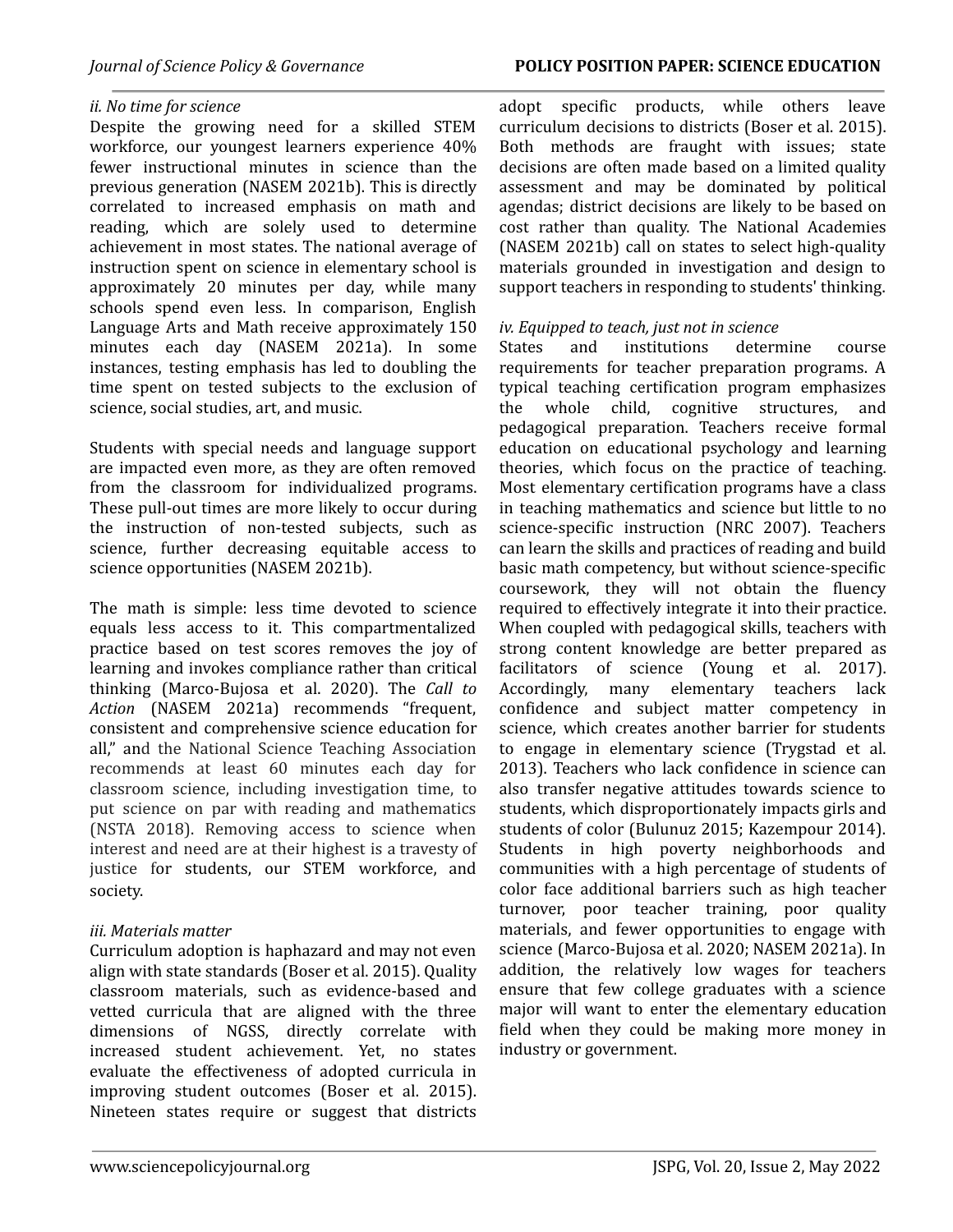#### **III. Recommendations**

#### *i. Federal policy recommendations*

The responsibility for expanding access to quality science education falls primarily on the doorstep of states; however, the federal government must first establish the path. The federal government can elevate STEM as a national priority by including science as an indicator of academic success during the next reauthorization of the Elementary and Secondary Education Act (ESSA) (NASEM 2021a). The federal government should also develop an annual report that documents opportunities to learn science across states and identifies progress toward eliminating disparities in access. Policies should target the nature of accountability and access to quality educational materials and teachers at the state level.

#### *ii. State and local policy recommendations*

The United States, unlike many other nations, has no national education system; Therefore, we make the following recommendations for states to facilitate the inclusion of science in elementary school.

*Option 1: Improve state assessment reporting systems* Annual reporting of science assessments would allow states to collect data on key metrics related to science education, such as equipment, curricula, and professional development. State science assessments have been required since 2007, yet reporting is not (NASEM 2021b). States that include science accountability metrics in elementary grades reported spending more time on science (NASEM 2021a).

# *Option 2: Include flexible accounting systems in annual assessments*

State Departments of Education should include science in accountability but should be discouraged from relying upon high stakes assessments that will add stress to children and further divide students by socio-economic status (NASEM 2021a; NASEM 2021b). States are allowed flexibilit[y](https://www.nap.edu/read/26215/chapter/4#31) in assessment methods and are not bound to traditional standardized testing (NASEM 2021b). In addition to traditional assessments, conceptual skills could be demonstrated through learning artifacts of student work, such as creative writing or project outcomes.

Traditional assessments simply evaluate knowledge, whereas authentic assessments demonstrate student ability to transfer understanding and skills to real situations. One assessment solution, supported by the National Academies (2021a), is to develop multiple authentic assessment tasks in which students engage with scientific processes to explain real-life phenomena and solve problems through hands-on scientific investigations. For example, students might present research findings to their city council to help leverage their ideas on the use of green spaces. Both student research findings and the presentation could be evaluated as an authentic assessment that demonstrates not just knowledge but the ability to apply that knowledge to a relevant and authentic situation. Districts can leverage Title II funds, designed to improve teaching quality and effectiveness, to build professional development in support of this new approach to assessment and simultaneously support teachers in their scientific content knowledge.

#### *Option 3: Financial support for equity-based science professional development*

Teachers must have opportunities to experience engaging, hands-on science and to challenge existing anxieties and attitudes. To mitigate the expected backlash by teachers, who already feel overburdened with curricular responsibility, funding could be shifted from mandated programs for students to those mandated for educator support; this approach is allowed by ESSA. Nadelson et al. (2013) found that even a three-day summer workshop profoundly impacted teachers' confidence, content knowledge, and efficacy in science teaching.

Strong preparation, quality materials, district alignment of professional learning, and sound leadership are critical in fostering educators' capacity to make effective shifts in instruction (NASEM 2021b). Administrators and teacher leaders will play a vital role in creating these opportunities for educators to build capacity in science, thereby improving elementary STEM experiences for students.

#### *Option 4: Include science in teacher preparation programs*

State credentialing agencies should require pre-service elementary teacher preparation programs (certification programs at institutions of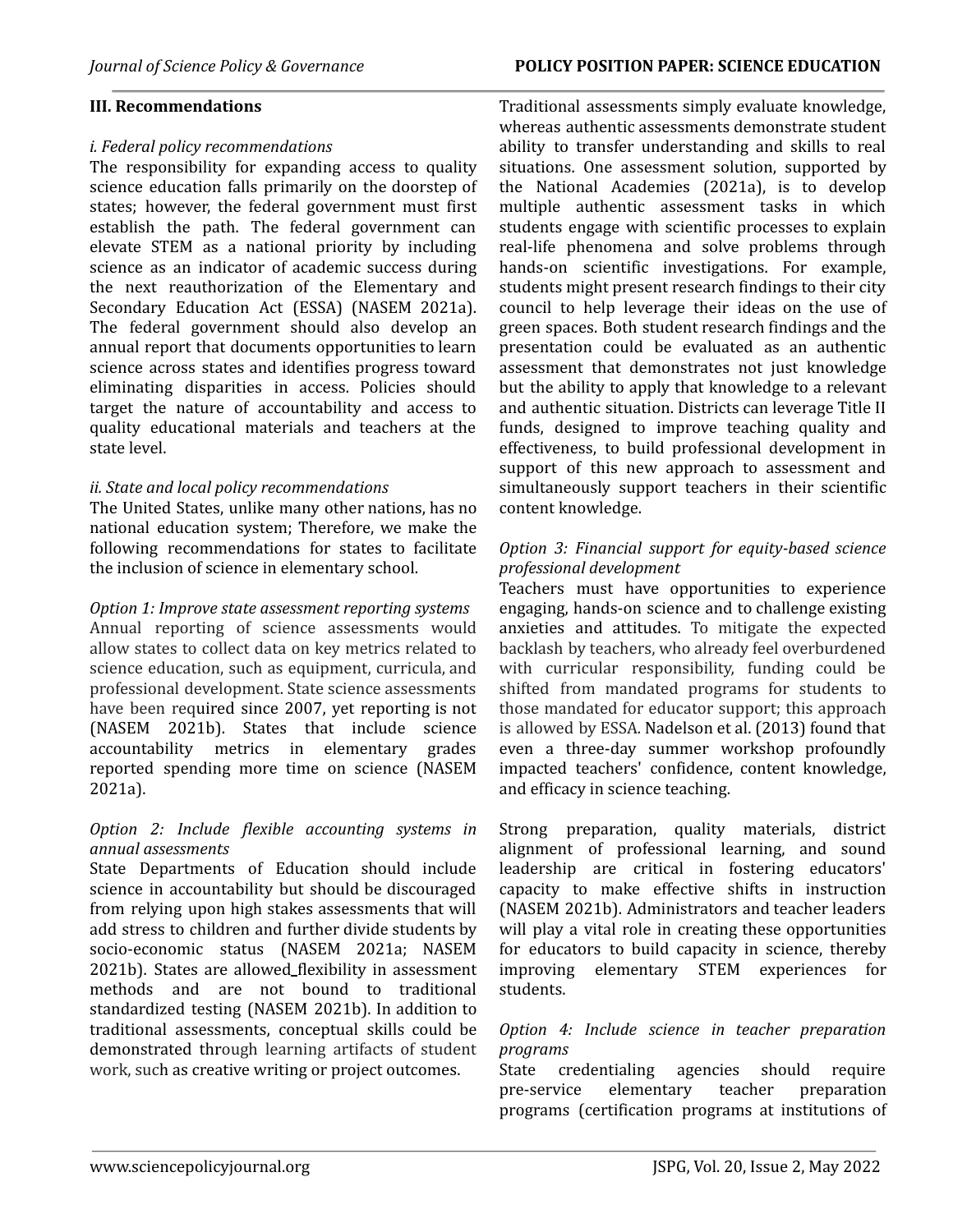higher education) to include science coursework. Requiring specific science coursework aligned to the Framework will support the development of educator competencies, ideas and beliefs, and empower teachers to build on student assets and experiences.

#### *Option 5: Establish and expand existing STEM ecosystems*

At least a dozen states have an existing ecosystem of STEM Alliances or Hubs. These coalitions of stakeholders in STEM Education include PreK-12 schools, institutions of higher education, industry partners, and non-profit organizations. They amplify and improve STEM education and expand the STEM workforce pipeline by responding to community and state workforce and education needs. Most state systems of STEM Hubs or Alliances started in response to Math-Science Partnership initiatives from the National Science Foundation and the U.S. Department of Education in 2010, but this federal funding was discontinued with the passage of ESSA. There is now a strong need for funding to form and expand successful alliances with educator preparation programs, universities, and other community partners, which can foster rich opportunities for both educators and students to experience science. Alliances can identify and work towards common goals and priorities specific to the needs of districts, which will further enhance the student experience. Oregon State's Regional STEM Hub network is just one example; the thirteen STEM Hubs identify needs and assets in their communities and bring together education and industry partners to build equitable STEM access that addresses regional needs. The Frontier STEM Hub in southeast Oregon, for example, has built CTE and STEM programs for students, including flight programs and Maker Spaces, while the Oregon Coast STEM Hub has developed a strong program of teacher professional development and student competitions and activities related to marine sciences, among many other programs. Many of these regional STEM Hubs have also developed strong computer science components to their education programs.

# **IV. Enhancing quality curricular connections**

High-quality science education will require integrating, not sacrificing, other content areas. Curricular topics do not have to be compartmentalized and rarely are outside of school.

A critical shift could incorporate a holistic approach to elementary education that weaves scientific phenomena into math and reading. This approach can add time for science, while enforcing math and language skills and leveraging students' natural scientific strengths. If instruction were framed around science, teachers could focus on the interconnections between content areas and build high caliber learning opportunities in all subjects. Integrating science provides context for the use of communication and computation, which increases engagement with math and reading. One method for this integration can be found in project-based learning (PBL).

With PBL, a relevant, central, and complex problem is presented to or by students. Students work together to solve the problem, and in doing so, they naturally integrate research, problem-solving, and communication skills. Most projects will also require mathematics or computational thinking to solve the problem, so students naturally integrate these skills as they work on the central problem. The end product is something meaningful and of importance to students and community. With PBL, the project is the vehicle for learning rather than an assessment product (BIE n.d.).

There are many examples of schools and districts using a PBL approach to integrate content and help students develop critical thinking skills. One such is the New Tech Network (NTN), a network of schools that uses PBL to prepare students for college and work situations in which they have developed a suite of skills and knowledge that mirror real-life problems. NTN has found that using integrated PBL for core subjects with goals of collaboration, knowledge and thinking, communication, and agency, has resulted in greater engagement and academic and developmental success (NTN 2021).

# **V. Conclusion**

As Carl Sagan famously stated, "every kid starts out as a natural-born scientist (until we beat it out of them)." Scientific literacy skills encompass young learners' quests to make sense of and understand the world around them and how they fit into it. All students can do science (NSTA 2018). A qualified STEM workforce is important, but this is much greater: access to science education is an act of justice that eliminates opportunity gaps and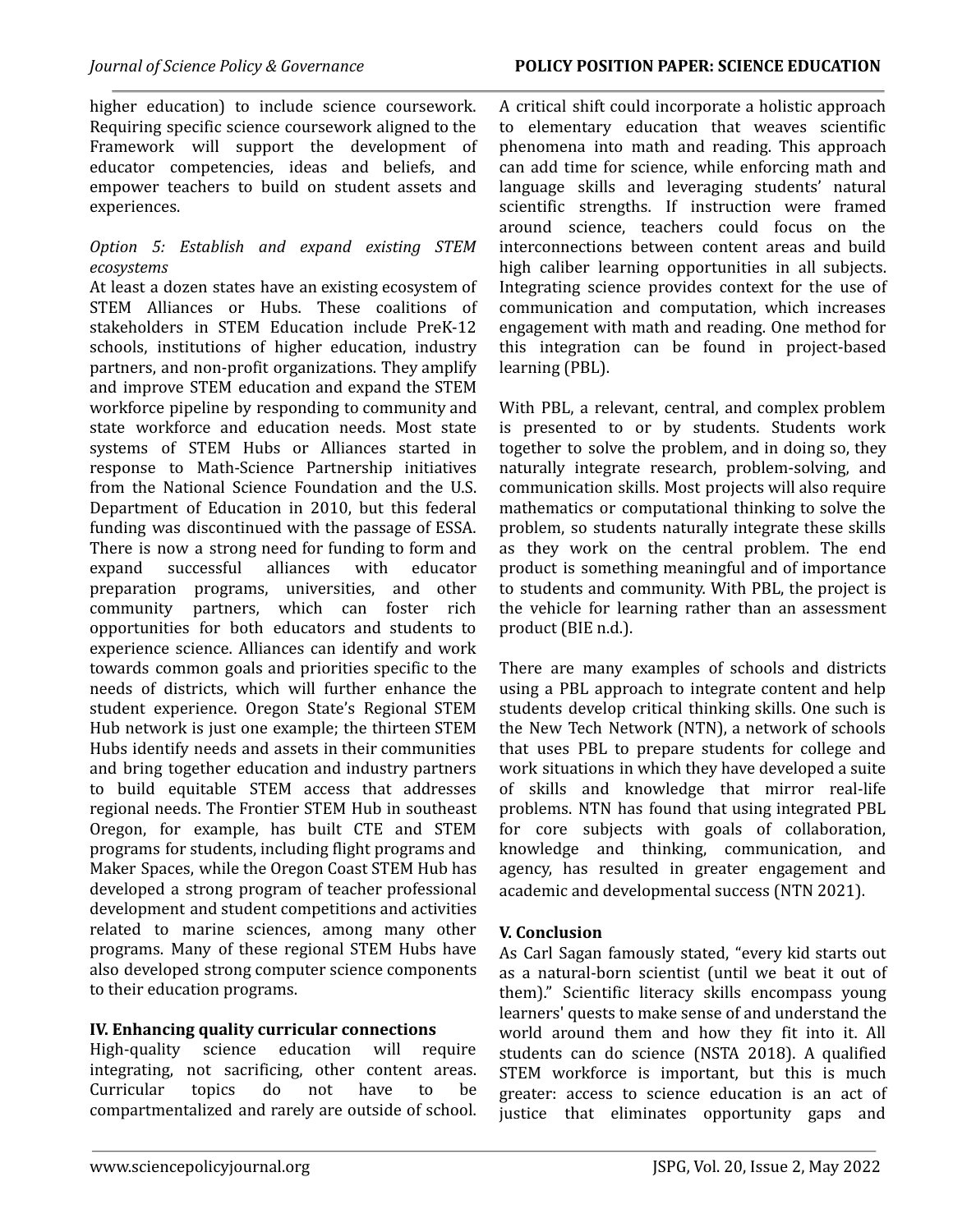increases opportunities for later academic and career success. Science instruction, experience, and opportunity have been removed when interest and curiosity are at their peak. Policymakers must act

#### **References**

- 3M Science. 2021. "3M State of Science Index Survey: Explore the Data & Results". Accessed January 22, 2022. [https://www.3m.com/3M/en\\_US/state-of-scien](https://www.3m.com/3M/en_US/state-of-science-index-survey/interactive-3m-state-of-science-survey/) [ce-index-survey/interactive-3m-state-of-science](https://www.3m.com/3M/en_US/state-of-science-index-survey/interactive-3m-state-of-science-survey/) [-survey/](https://www.3m.com/3M/en_US/state-of-science-index-survey/interactive-3m-state-of-science-survey/)
- Boser, Ulrich and Catherine Brown. 2015. "5 Key Principles to Guide Consideration of Any ESEA Title I Formula Change". *Center for American Progress*, July 7, 2015. [https://www.americanprogress.org/article/5-k](https://www.americanprogress.org/article/5-key-principles-to-guide-consideration-of-any-esea-title-i-formula-change/) [ey-principles-to-guide-consideration-of-any-ese](https://www.americanprogress.org/article/5-key-principles-to-guide-consideration-of-any-esea-title-i-formula-change/) [a-title-i-formula-change/](https://www.americanprogress.org/article/5-key-principles-to-guide-consideration-of-any-esea-title-i-formula-change/)
- Boser, Ulrich, Matthew Chingos, and Chelsea Straus. 2015. "The Hidden Value of Curriculum Reform." *Center for American Progress*, October 14, 2015. [https://www.americanprogress.org/article/the](https://www.americanprogress.org/article/the-hidden-value-of-curriculum-reform/) [-hidden-value-of-curriculum-reform/](https://www.americanprogress.org/article/the-hidden-value-of-curriculum-reform/)
- Buck Institute for Education (BIE). n.d. "What is Project-Based Learning?" Accessed March 1, 2022. <https://www.pblworks.org/what-is-pbl>
- Bulunuz, Mizrap. 2015. "The role of playful science in developing positive attitudes toward teaching science in a science teacher preparation program." Eurasian Journal of Educational Research 58: 67-88. https://files.eric.ed.gov/fulltext/EJ112479.pdf
- Center for Research & Policy in the Public Interest (CR2PI). 2010. "Income and Poverty in Communities of Color". Accessed April 18, 2022. [http://cr2pi-nywf.org/wp-content/uploads/20](http://cr2pi-nywf.org/wp-content/uploads/2015/09/Policy-Brief-Income-and-Poverty-in-Communities-of-Color-rev-1.pdf) [15/09/Policy-Brief-Income-and-Poverty-in-Co](http://cr2pi-nywf.org/wp-content/uploads/2015/09/Policy-Brief-Income-and-Poverty-in-Communities-of-Color-rev-1.pdf) [mmunities-of-Color-rev-1.pdf](http://cr2pi-nywf.org/wp-content/uploads/2015/09/Policy-Brief-Income-and-Poverty-in-Communities-of-Color-rev-1.pdf)
- Change the Equation. 2015. "Ending the Double Disadvantage: Ensuring STEM Opportunities in our Poorest Schools". Washington, D.C. Accessed January 22, 2022. [https://ecs.secure.force.com/studies/rstempg?i](https://ecs.secure.force.com/studies/rstempg?id=a0r0g000009TLbE) [d=a0r0g000009TLbE](https://ecs.secure.force.com/studies/rstempg?id=a0r0g000009TLbE)
- Cornman, Stephen, Lei Zhou, Malia Howell, Jeremy Phillips, and Jumaane Young. 2020. *Revenues and Expenditures for Public Elementary and Secondary Education: FY 18.* Washington D.C.: National Center for Education Statistics[.](https://nces.ed.gov/pubsearch/pubsinfo.asp?pubid=2020306) [https://nces.ed.gov/pubsearch/pubsinfo.asp?p](https://nces.ed.gov/pubsearch/pubsinfo.asp?pubid=2020306) [ubid=2020306](https://nces.ed.gov/pubsearch/pubsinfo.asp?pubid=2020306)

now to reverse this trend, or the next generation will not have the skills necessary to care for the world they inherit. Quality science education is both a means and an end to a better, more equitable democracy for all Americans.

- Education Resource Strategies. 2018. "Addressing the Teacher Labor Market Challenge in Arizona: The case for strategic educational funding across the state." Accessed March 1, 2022. [https://www.erstrategies.org/tap/teacher\\_pay\\_](https://www.erstrategies.org/tap/teacher_pay_in_Arizona) [in\\_Arizona](https://www.erstrategies.org/tap/teacher_pay_in_Arizona)
- Gerlach, Jonathan. 2018. "Is STEM Interest Fading with Students?" *Everfi*. Accessed January 22, 2022. [https://everfi.com/infographic/k-12/is-stem-in](https://everfi.com/infographic/k-12/is-stem-interest-fading-with-students/) [terest-fading-with-students/](https://everfi.com/infographic/k-12/is-stem-interest-fading-with-students/)
- Kazempour, Mahsa. 2014. "I Can't Teach Science! A Case Study of an Elementary Pre-Service Teacher's Intersection of Science Experiences, Beliefs, Attitude, and Self-Efficacy." *International Journal of Environmental and Science Education* 9(1):77-96.

<http://files.eric.ed.gov/fulltext/EJ1016889.pdf>

Kober, Nancy and Alexandra Usher. 2012. "A Public Education Primer: Basic (and Sometimes Surprising) Facts about the U.S. Educational System." *Center on Education Policy.* Washington, D[.](https://eric.ed.gov/?id=ED528710)C.

<https://eric.ed.gov/?id=ED528710>

- Marco‐Bujosa, Lisa, Katherine McNeill, and Audrey Friedman. 2020. "Becoming an urban science teacher: How beginning teachers negotiate contradictory school contexts." *Journal of Research in Science Teaching* 57(1): 3–32. <https://doi.org/10.1002/tea.21583>
- Nadelson, Louis, Janet Callahan, Patricia Pyke, and Anne Hay. 2013. "Teacher STEM Perception and Preparation: Inquiry-Based STEM Professional Development for Elementary Teachers." *Journal of Education Research* 106(2):157-168. [https://doi.org/10.1080/00220671.2012.6670](https://doi.org/10.1080/00220671.2012.667014) [14](https://doi.org/10.1080/00220671.2012.667014)
- National Academies of Sciences, Engineering, and Medicine. 2021a. *Call to Action for Science Education: Building Opportunity for the Future*. Washington D.C.: National Academies Press. <https://doi.org/10.17226/26152>
- National Academies of Sciences, Engineering, and Medicine. 2021b. *Science and Engineering in Preschool Through Elementary Grades: The Brilliance of Children and the Strengths of Educators.* Washington D.C.: National Academies Press.

<https://www.nap.edu/download/26215>